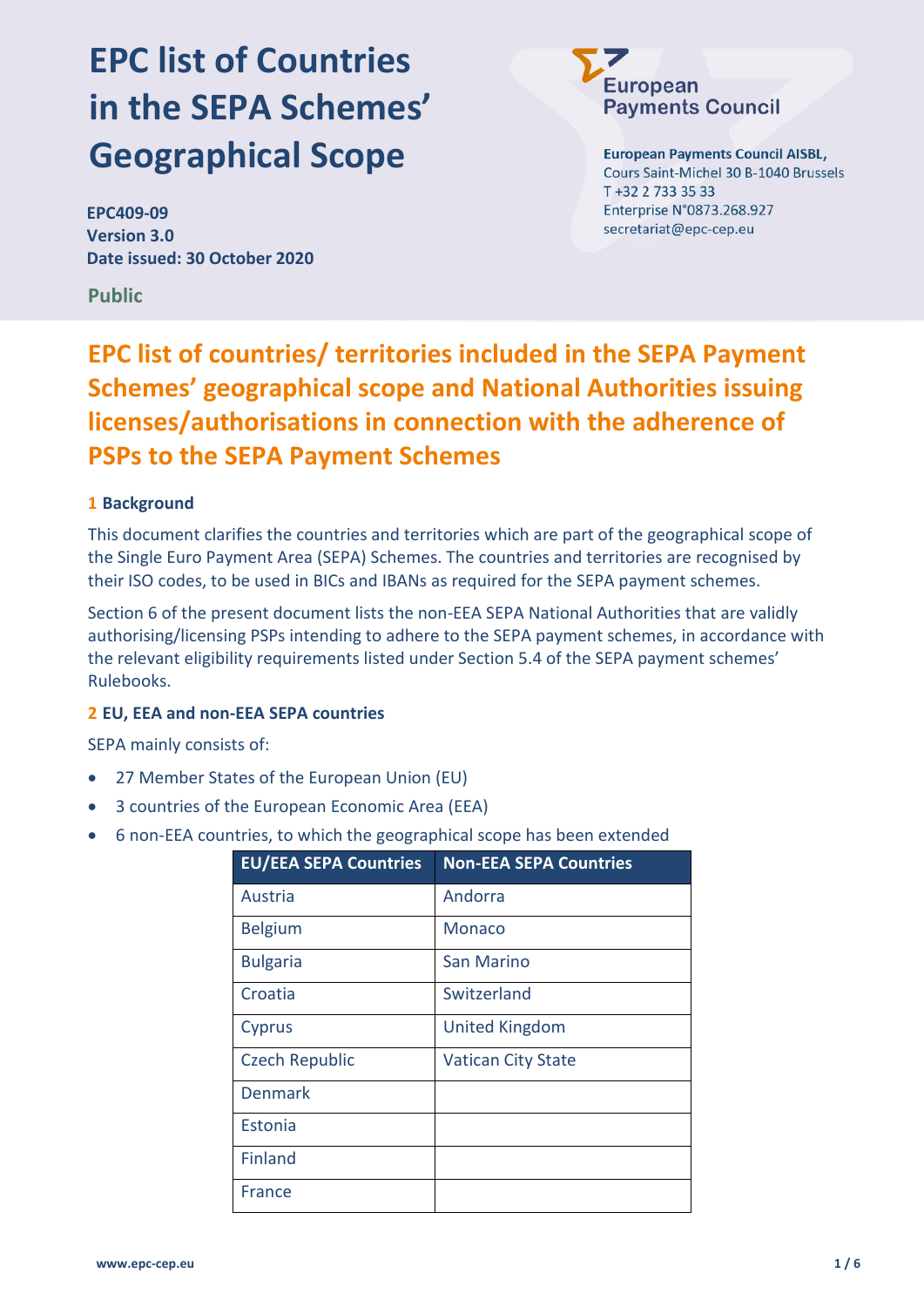

| <b>EU/EEA SEPA Countries</b> | <b>Non-EEA SEPA Countries</b>                                                  |
|------------------------------|--------------------------------------------------------------------------------|
| Germany                      |                                                                                |
| Greece                       |                                                                                |
| <b>Hungary</b>               |                                                                                |
| Iceland                      |                                                                                |
| Ireland                      |                                                                                |
| Italy                        |                                                                                |
| Latvia                       |                                                                                |
| Liechtenstein                |                                                                                |
| Lithuania                    |                                                                                |
| Luxembourg                   |                                                                                |
| <b>Malta</b>                 |                                                                                |
| <b>Netherlands</b>           |                                                                                |
| <b>Norway</b>                |                                                                                |
| Poland                       |                                                                                |
| Portugal                     |                                                                                |
| Romania                      |                                                                                |
| Slovakia                     |                                                                                |
| Slovenia                     |                                                                                |
| Spain                        |                                                                                |
| Sweden                       |                                                                                |
|                              | <b>Non-EEA Territories:</b>                                                    |
|                              | Mayotte, Saint-Pierre-et-<br>Miquelon, Guernsey, Jersey,<br><b>Isle of Man</b> |

#### 3 SEPA Countries or territories outside the EU and the EEA

As resolved by the EPC Plenary between March 2006 and December 2013, Switzerland, Monaco, the French collectivities of Mayotte<sup>1</sup> and Saint-Pierre-et-Miquelon, as well as San Marino had become part of the geographical scope of the SEPA Schemes.

Additionally, the British Crown Dependencies of Guernsey<sup>2</sup>, Jersey and the Isle of Man were included within the geographical scope of the SEPA Schemes with effect from 1 May 2016.

 $1$  The French overseas territory of Mayotte subsequently changed its status and became an outermost region of the European Union on 1 January 2014.

<sup>&</sup>lt;sup>2</sup> Reference is made to the island of Guernsey.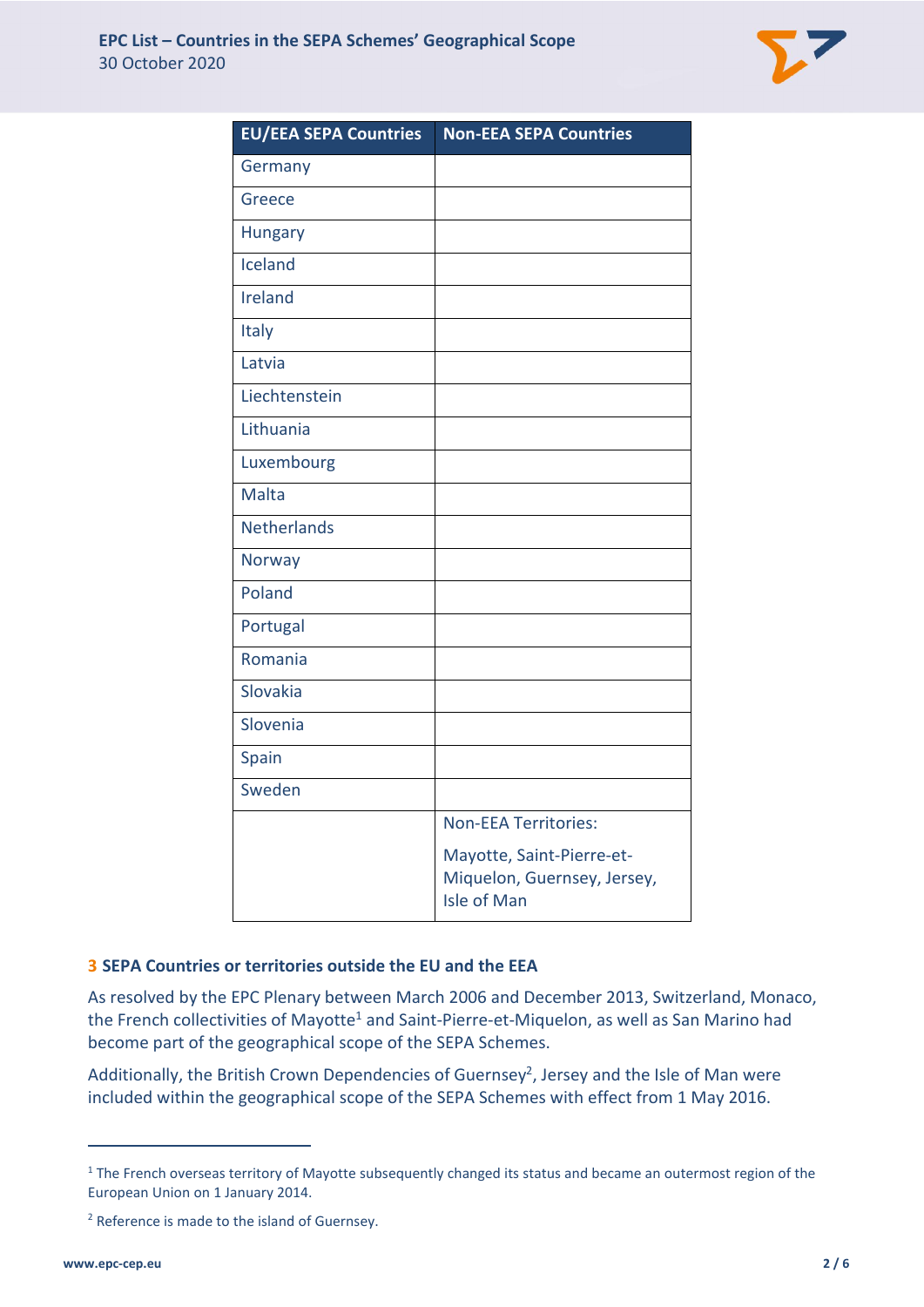

With effect from 1 March 2019, the Principality of Andorra as well as the Vatican City State / Holy See will be part of the geographical scope of the SEPA Schemes.

As a result of Brexit, by decision of the EPC board on the 7 March 2019, the United Kingdom is set to remain part of the SEPA geographical scope, as of the 1 February 2020.

Eligible local institutions from these countries or territories are permitted to adhere to the SEPA Schemes in accordance with the relevant EPC adherence procedure.<sup>3</sup>

It is assumed that legislation adopted for the EEA (including Regulation (EU) No 260/20124) only fully and directly applies to payment transactions between institutions located within the EU and the EEA (including the territories under category 3 above).

For non-EEA SEPA countries, the EPC – after their inclusion within the SEPA geographical scope, provides for a periodical review process, aiming at assessing the level of continuous compliance with the relevant legislation applicable.

#### 4 EU Territories under Article 355 of the EU Treaty

There are a number of territories that are considered to be part of the EU and others in which the Treaties do not apply or only partially apply, according to Article 355 of the Treaty on the Functioning of the European Union (TFEU).

Those territories where the provisions of the Treaties shall apply in their entirety are part of SEPA. Please refer to Article 355 (1), (3) and (4) of Article 355 of the TFEU in this context for those territories where the provisions of the Treaties shall apply in their entirety.

#### 5 List of countries and territories which are part of the jurisdictional scope of the SEPA Schemes and their ISO country and currency codes

In SEPA messages, countries are denominated by their ISO country codes contained in the BICs and the IBANs. The list presents the name of the countries or territories with the corresponding ISO country and currency codes.

| Country/territory | Name according to EU interinstitutional style guide |
|-------------------|-----------------------------------------------------|
| <b>BIC</b>        | Country code used in BICs according to ISO 3166     |
| <b>IBAN</b>       | Country code used in IBANs according to ISO 3166    |
| Currency code     | Currency code according to ISO 4217                 |

| Country/territory | <b>BIC</b> | <b>IBAN</b> | <b>Currency code</b> |
|-------------------|------------|-------------|----------------------|
| Åland Islands     | FΙ         | FI.         | <b>EUR</b>           |
| Andorra           | AD         | AD          | <b>FUR</b>           |
| Austria           | AТ         | AT          | <b>EUR</b>           |
| Azores            |            | PТ          | FUR                  |

<sup>&</sup>lt;sup>3</sup> It should be noted that the local institution from the Vatican City State / Holy See is scheduled to complete the implementation of the IBAN standard by November 2019.

<sup>4</sup> of the European Parliament and of the Council of 14 March 2012 establishing technical and business requirements for credit transfers and direct debits in euro and amending Regulation (EC) No 924/2009 (the SEPA Regulation)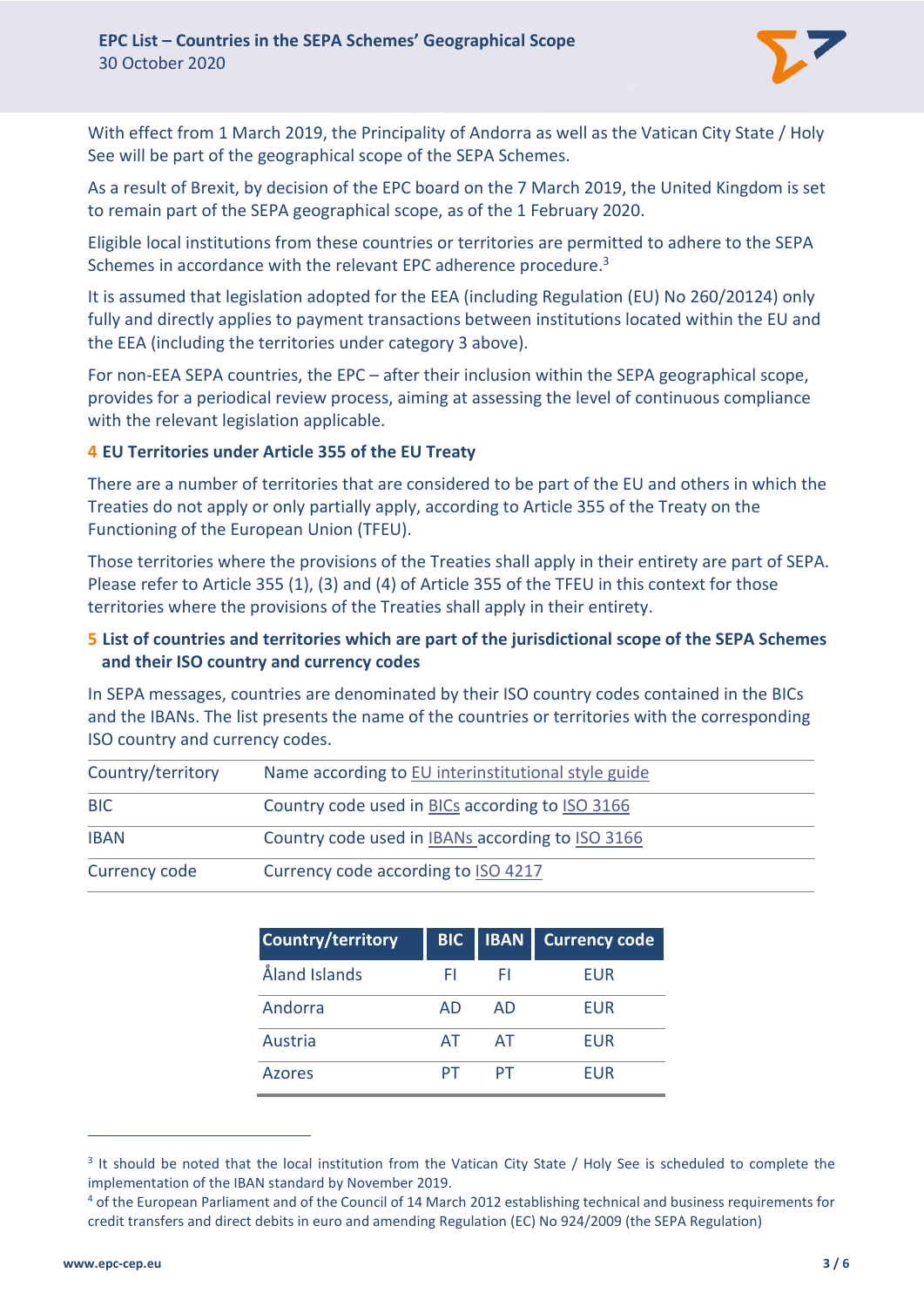

| <b>Country/territory</b> | <b>BIC</b> | <b>IBAN</b> | <b>Currency code</b> |
|--------------------------|------------|-------------|----------------------|
| <b>Belgium</b>           | <b>BE</b>  | <b>BE</b>   | <b>EUR</b>           |
| <b>Bulgaria</b>          | <b>BG</b>  | <b>BG</b>   | <b>BGN</b>           |
| <b>Canary Islands</b>    | ES         | ES          | <b>EUR</b>           |
| Croatia                  | <b>HR</b>  | <b>HR</b>   | <b>HRK</b>           |
| Cyprus                   | <b>CY</b>  | <b>CY</b>   | <b>EUR</b>           |
| <b>Czech Republic</b>    | <b>CZ</b>  | CZ          | <b>CZK</b>           |
| <b>Denmark</b>           | <b>DK</b>  | <b>DK</b>   | <b>DKK</b>           |
| Estonia                  | EE         | EE          | <b>EUR</b>           |
| <b>Finland</b>           | FI         | FI          | <b>EUR</b>           |
| France                   | <b>FR</b>  | <b>FR</b>   | <b>EUR</b>           |
| <b>French Guiana</b>     | <b>GF</b>  | <b>FR</b>   | <b>EUR</b>           |
| Germany                  | DE         | DE          | <b>EUR</b>           |
| Gibraltar                | GI         | GI          | <b>GIP</b>           |
| Greece                   | <b>GR</b>  | GR          | <b>EUR</b>           |
| Guadeloupe               | <b>GP</b>  | <b>FR</b>   | <b>EUR</b>           |
| Guernsey                 | GG         | <b>GB</b>   | <b>GBP</b>           |
| <b>Hungary</b>           | HU         | HU          | <b>HUF</b>           |
| Iceland                  | IS         | IS          | <b>ISK</b>           |
| Ireland                  | ΙE         | IE          | <b>EUR</b>           |
| Isle of Man              | <b>IM</b>  | <b>GB</b>   | <b>GBP</b>           |
| Italy                    | IT         | IT          | <b>EUR</b>           |
| Jersey                   | JE         | <b>GB</b>   | <b>GBP</b>           |
| Latvia                   | LV         | LV          | <b>EUR</b>           |
| Liechtenstein            | П          | П           | <b>CHF</b>           |
| Lithuania                | LT         | LT          | <b>EUR</b>           |
| Luxembourg               | LU         | LU          | <b>EUR</b>           |
| Madeira                  | PT         | PT          | <b>EUR</b>           |
| Malta                    | <b>MT</b>  | <b>MT</b>   | <b>EUR</b>           |
| Martinique               | <b>MQ</b>  | <b>FR</b>   | <b>EUR</b>           |
| Mayotte                  | YT         | <b>FR</b>   | <b>EUR</b>           |
| <b>Monaco</b>            | <b>MC</b>  | <b>MC</b>   | <b>EUR</b>           |
| Netherlands              | <b>NL</b>  | <b>NL</b>   | <b>EUR</b>           |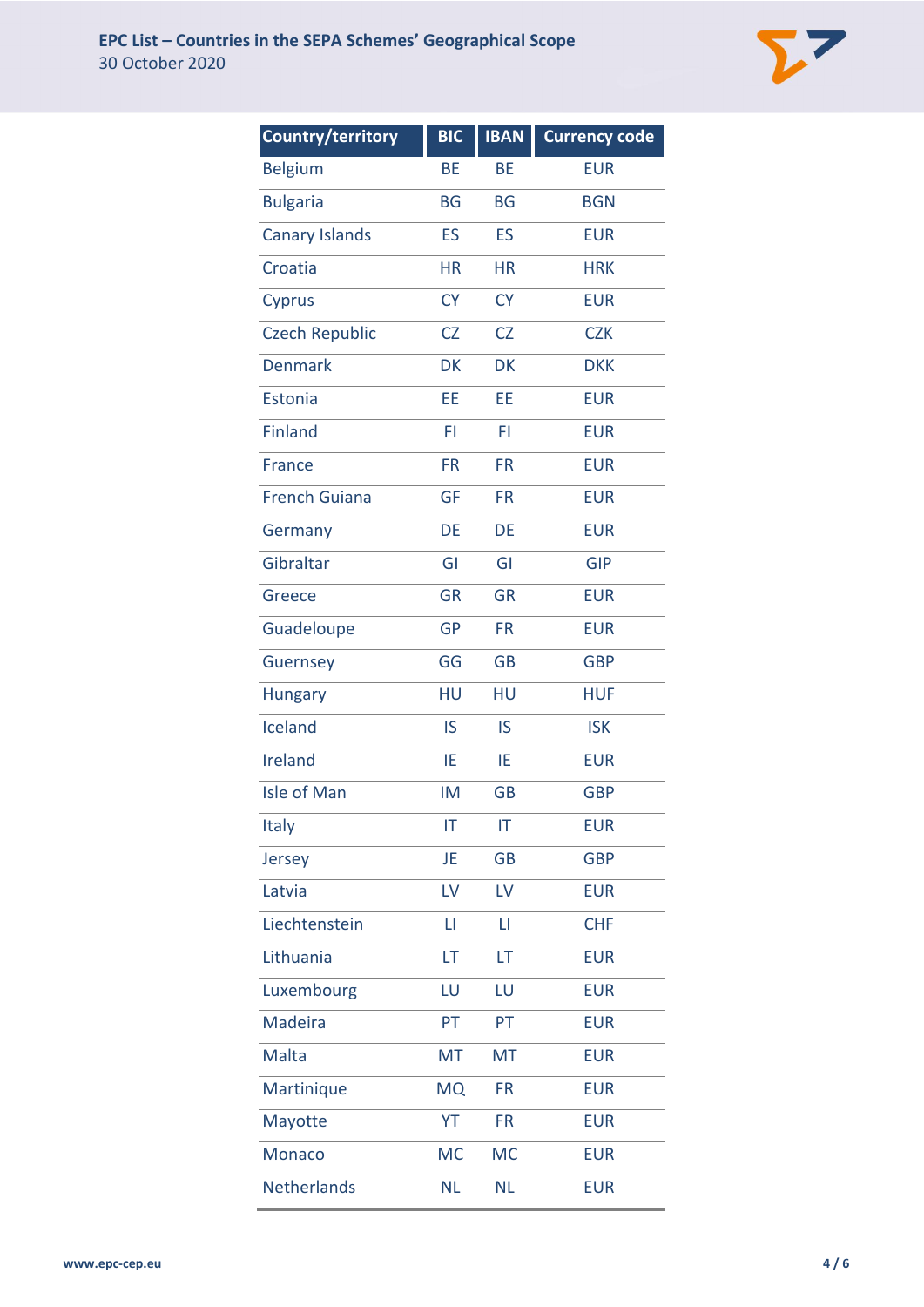

| <b>Country/territory</b>             | <b>BIC</b> | <b>IBAN</b> | <b>Currency code</b> |
|--------------------------------------|------------|-------------|----------------------|
| Norway                               | <b>NO</b>  | <b>NO</b>   | <b>NOK</b>           |
| Poland                               | PL         | PL          | <b>PLN</b>           |
| Portugal                             | PT         | PT          | <b>EUR</b>           |
| Réunion                              | <b>RE</b>  | <b>FR</b>   | <b>EUR</b>           |
| Romania                              | <b>RO</b>  | <b>RO</b>   | <b>RON</b>           |
| Saint Barthélemy                     | BL         | <b>FR</b>   | <b>EUR</b>           |
| <b>Saint Martin</b><br>(French part) | <b>MF</b>  | <b>FR</b>   | <b>EUR</b>           |
| Saint Pierre and<br>Miquelon         | <b>PM</b>  | FR.         | <b>EUR</b>           |
| San Marino                           | <b>SM</b>  | <b>SM</b>   | <b>EUR</b>           |
| Slovakia                             | <b>SK</b>  | <b>SK</b>   | <b>EUR</b>           |
| Slovenia                             | <b>SI</b>  | <b>SI</b>   | <b>EUR</b>           |
| Spain                                | ES         | ES          | <b>EUR</b>           |
| Sweden                               | <b>SE</b>  | <b>SE</b>   | <b>SEK</b>           |
| Switzerland                          | <b>CH</b>  | <b>CH</b>   | <b>CHF</b>           |
| <b>United Kingdom</b>                | GB         | <b>GB</b>   | <b>GBP</b>           |
| <b>Vatican City State</b>            | VA         | VA          | <b>EUR</b>           |

### 6 List of National non-EEA SEPA Authorities authorising/licensing PSPs in connection with their adherence to SEPA payment schemes

In order to be eligible as a Participant in the SEPA payment schemes, a Participant PSP must at all times fulfil the Eligibility Criteria in accordance with the provisions of Section 5.4 of the SEPA payment schemes' Rulebooks.

Non-EEA SEPA Applicant PSPs which fall within one of the following categories shall be deemed automatically to be eligible under the abovementioned Section of the Rulebooks:

- 1. A bank which is authorised in accordance with Article 3 of the Federal Law on Banks and Savings Banks of 8 November 1934 by the Swiss Financial Market Supervisory Authority (FINMA);
- 2. A bank which is authorised by the Central Bank of San Marino in accordance with Article 7, Part I, Title II, of the Sammarinese Law No. 165 (approved on November 17th 2005) and with Regulation No. 07 of 2007;
- 3. An undertaking incorporated in Jersey and registered with the Jersey Financial Services Commission to conduct deposit-taking business under the Banking Business (Jersey) Law 1991;
- 4. An undertaking incorporated in Guernsey and registered with the Guernsey Financial Services Commission to conduct deposit-taking business under the Banking Supervision (Bailiwick of Guernsey) Law 1994;